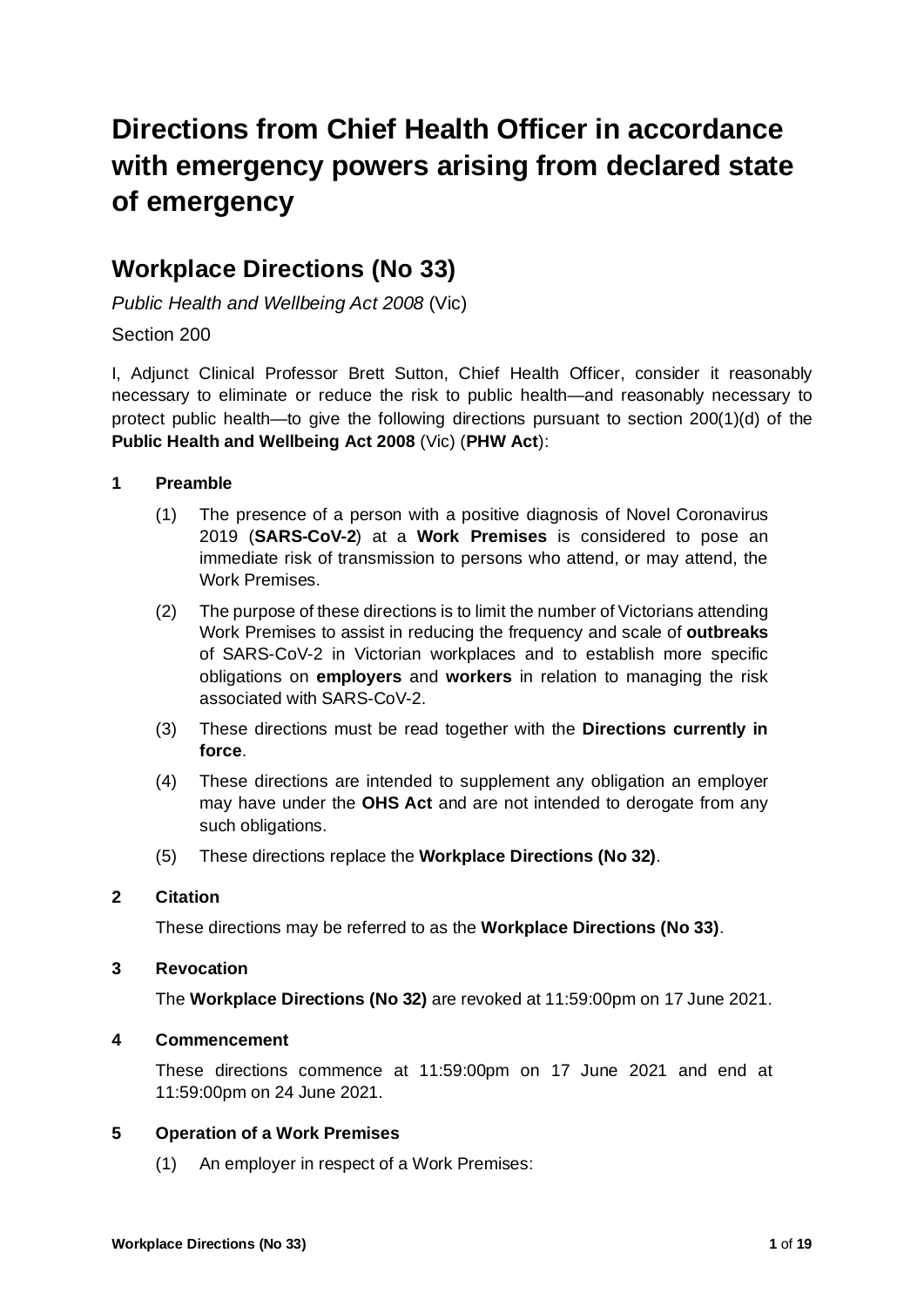- (a) may permit a worker to work from the employer's Work Premises:
	- (i) if it is not **reasonably practicable** for the worker to work at the **premises** where the worker ordinarily resides or another suitable premises which is not the Work Premises; and
	- (ii) to the extent the Work Premises is permitted to operate under the **Restricted Activity Directions (Metropolitan Melbourne)**  or the **Restricted Activity Directions (Regional Victoria)**, as applicable to the Work Premises; and
- (b) must comply with the **Stay Safe Directions (Metropolitan Melbourne)** or the **Stay Safe Directions (Regional Victoria)** as applicable to the Work Premises, the **Workplace (Additional Industry Obligations) Directions** and all other Directions currently in force where they apply to that employer; and
- (c) in relation to office-based Work Premises in **Metropolitan Melbourne**, must use their best endeavours to ensure that:
	- (i) where fewer than 40 workers ordinarily work at the Work Premises at any one time, no more than 20 workers (excluding any workers working at the Work Premises in accordance with subclause (1)(a)(i)) work at the Work Premises at any one time;
	- (ii) where 40 or more workers ordinarily work at the Work Premises at any one time, no more than 50 per cent of the workers (excluding any workers working at the Work Premises in accordance with subclause (1)(a)(i)) work at the Work Premises at any one time; and
- (d) in relation to office-based Work Premises in **Regional Victoria**, must use their best endeavours to ensure that:
	- (i) where fewer than 40 workers ordinarily work at the Work Premises at any one time, no more than 30 workers (excluding any workers working at the Work Premises in accordance with subclause (1)(a)(i)) work at the Work Premises at any one time;
	- (ii) where 40 or more workers ordinarily work at the Work Premises at any one time, no more than 75 per cent of the workers (excluding workers working at the Work Premises in accordance with subclause (1)(a)(i)) work at the Work Premises at any one time.

*Note: the Stay Safe Directions (Metropolitan Melbourne) and the Stay Safe Directions (Regional Victoria) permit a person to attend work if it is not reasonably practicable for the person to work from the premises at which they ordinarily reside. In relation to office-based Work Premises, the Stay Safe Directions (Metropolitan Melbourne) and the Stay Safe Directions (Regional Victoria) also permit a person to attend work if the person who has employed or engaged the person to work has advised that it is permissible for them to do so in accordance with the Directions currently in force.* 

(2) Where an employer permits or requires work to be performed at a Work Premises, the employer must comply with clauses 6 to 8.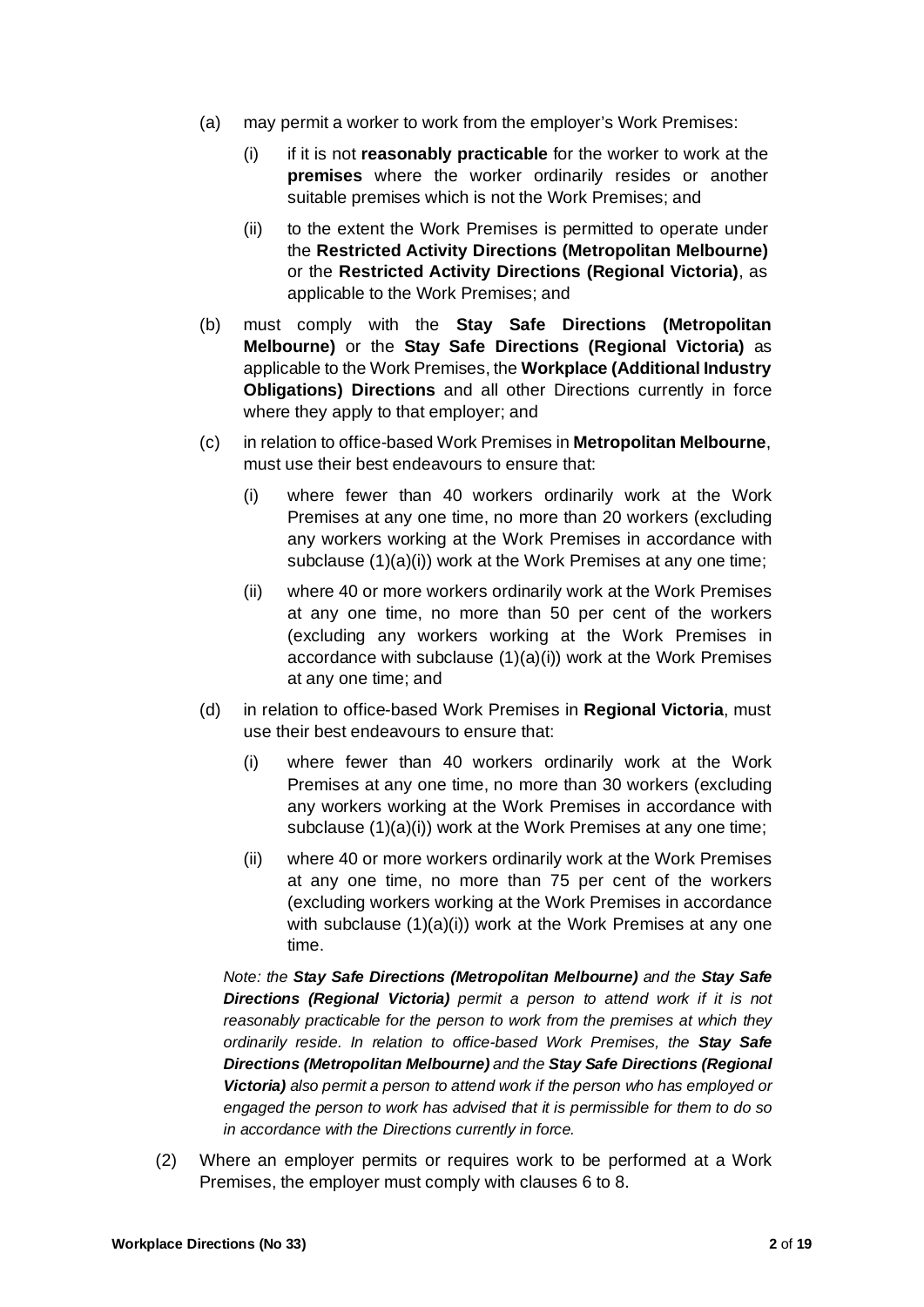(3) Workers must not attend a Work Premises if they have been tested for SARS-CoV-2 because they are symptomatic whilst awaiting the result of that test (excluding where a worker is awaiting results of a test taken in accordance with a surveillance testing obligation under the **Workplace (Additional Industry Obligations) Directions**).

#### **6 Preventative measures at Work Premises to reduce the risk of SARS-CoV-2**

*Face coverings requirement* 

- (1) An employer must take reasonable steps to ensure a worker, when working at a Work Premises:
	- (a) carries a **face covering** at all times, except where the exception in subclause 5(12)(e) of the **Stay Safe Directions (Metropolitan Melbourne)** or subclause 5(9)(e) of the **Stay Safe Directions (Regional Victoria)** applies to the worker; and
	- (b) wears a face covering where required to do so in accordance with any other Directions currently in force, except where an exception in subclause 5(12) of the **Stay Safe Directions (Metropolitan Melbourne)** or subclause 5(9) of the **Stay Safe Directions (Regional Victoria)** applies to the worker.

*Note 1: face shields on their own do not meet the face covering requirements. Please refer to the Department's guidelines for further information*.

*Note 2: a worker is required to wear a face covering at all other times when the exceptions above do not apply, if required to do so in accordance with any other Directions currently in force.* 

#### *COVIDSafe Plan*

- (2) Subject to subclause (4), an employer must, for each Work Premises:
	- (a) have in place a **COVIDSafe Plan**, which addresses the health and safety issues arising from SARS-CoV-2, including but not limited to*:*

*Note: employers can use the template plan accessible from the following website for guidance:* www.coronavirus.vic.gov.au/covidsafe-plan*, as amended or replaced from time to time by the Victorian Government.* 

- (i) the employer's process for implementing the record-keeping obligation under subclause (6);
- (ii) the appropriate level of **PPE** to be worn at the Work Premises;
- (iii) actions taken by the employer to mitigate the introduction of SARS-CoV-2 at the Work Premises;

*Examples: temperature testing, provision and training for PPE use, regular cleaning, specific cleaning requirements following an outbreak, physical distancing requirements (e.g. closing or reconfiguring common areas such as lunchrooms to support workers remaining 1.5 metres apart at all times).* 

(iv) the processes which the employer has put in place to respond to any **suspected case** or any **confirmed case** of SARS-CoV-2 at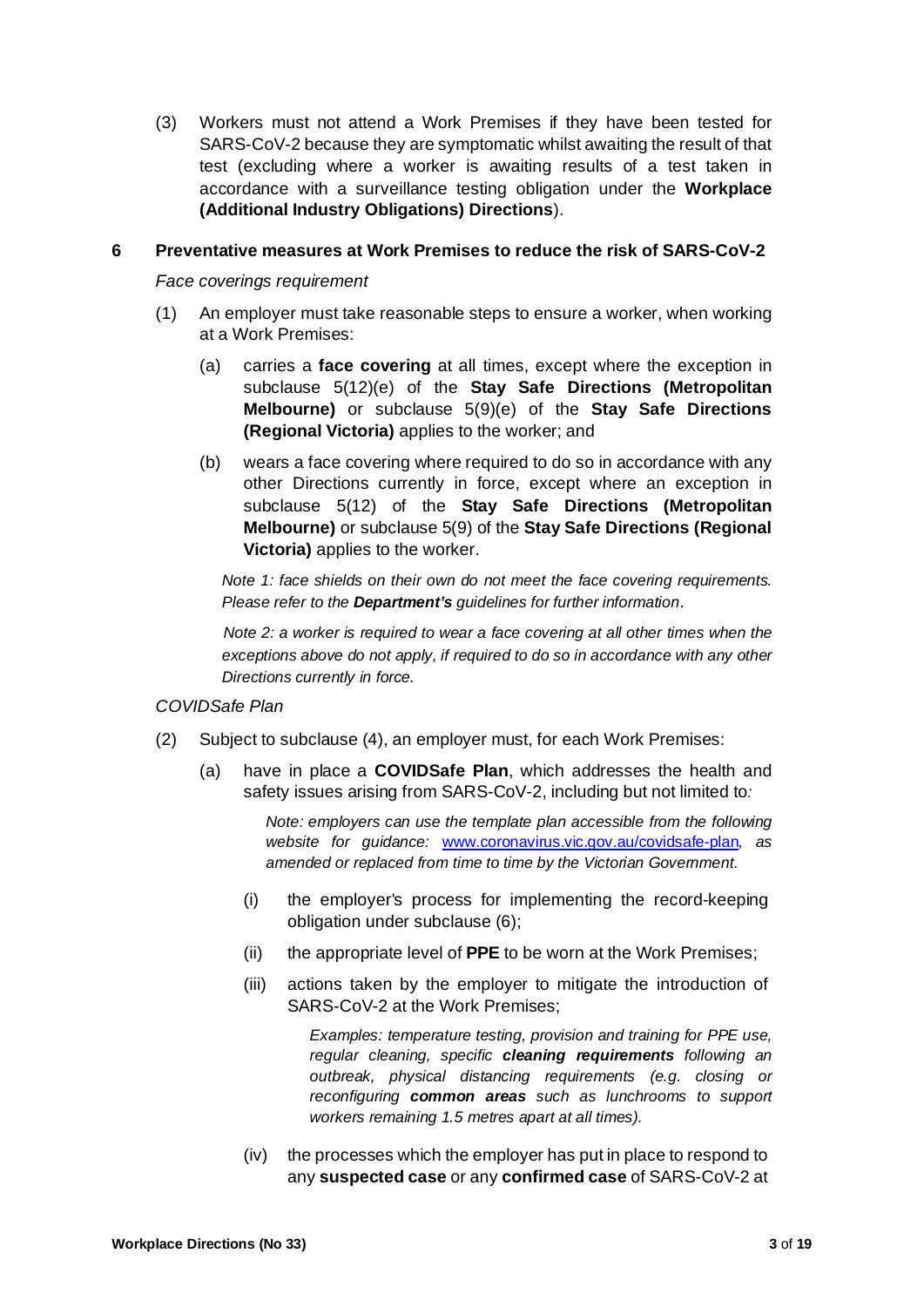the Work Premises, taking into account the employer's obligations under these directions;

- (v) an acknowledgement that the employer understands its responsibilities and obligations under these directions; and
- (b) document and evidence, and require its managers to document and evidence, implementation of the COVIDSafe Plan.
- (3) The employer and the employer's workers must comply with the COVIDSafe Plan.
- (4) An employer is not required to comply with subclause (2):
	- (a) for any Work Premises that have no workers working at that Work Premises; or

*Note: owners corporations require a COVIDSafe Plan for all premises where there are shared spaces, including shared outdoor spaces. A COVIDSafe Plan is not required for owners corporations with no shared spaces.*

- (b) in relation to:
	- (i) each individual **vehicle** that makes up a fleet of two or more vehicles; and

*Note 1: despite subclause (4)(b), an employer must have a COVIDSafe Plan in relation to a fleet of two or more vehicles.* 

*Note 2: where an employer owns, operates or controls only one vehicle, then it must have a COVIDSafe Plan for that vehicle.* 

*Example: where an employer owns, operates or controls only one vehicle used to provide commercial passenger vehicle services or a vehicle used to provide passenger services, then it must have a COVIDSafe Plan for that vehicle.* 

(ii) vehicles used predominantly by an **employee** to travel between the Work Premises and the employee's ordinary place of residence.

> *Note: each vehicle used predominantly as a Work Premises (e.g. food trucks, dental vans) requires a COVIDSafe Plan.*

- (5) An employer must:
	- (a) comply with any direction given by an **Authorised Officer** or **WorkSafe inspector** to modify a COVIDSafe Plan, including:
		- (i) following an outbreak of confirmed cases of SARS-CoV-2 at a Work Premises; or
		- (ii) if the Authorised Officer considers that the COVIDSafe Plan is not fit for purpose; and
	- (b) implement any modifications required in accordance with subclause (5)(a).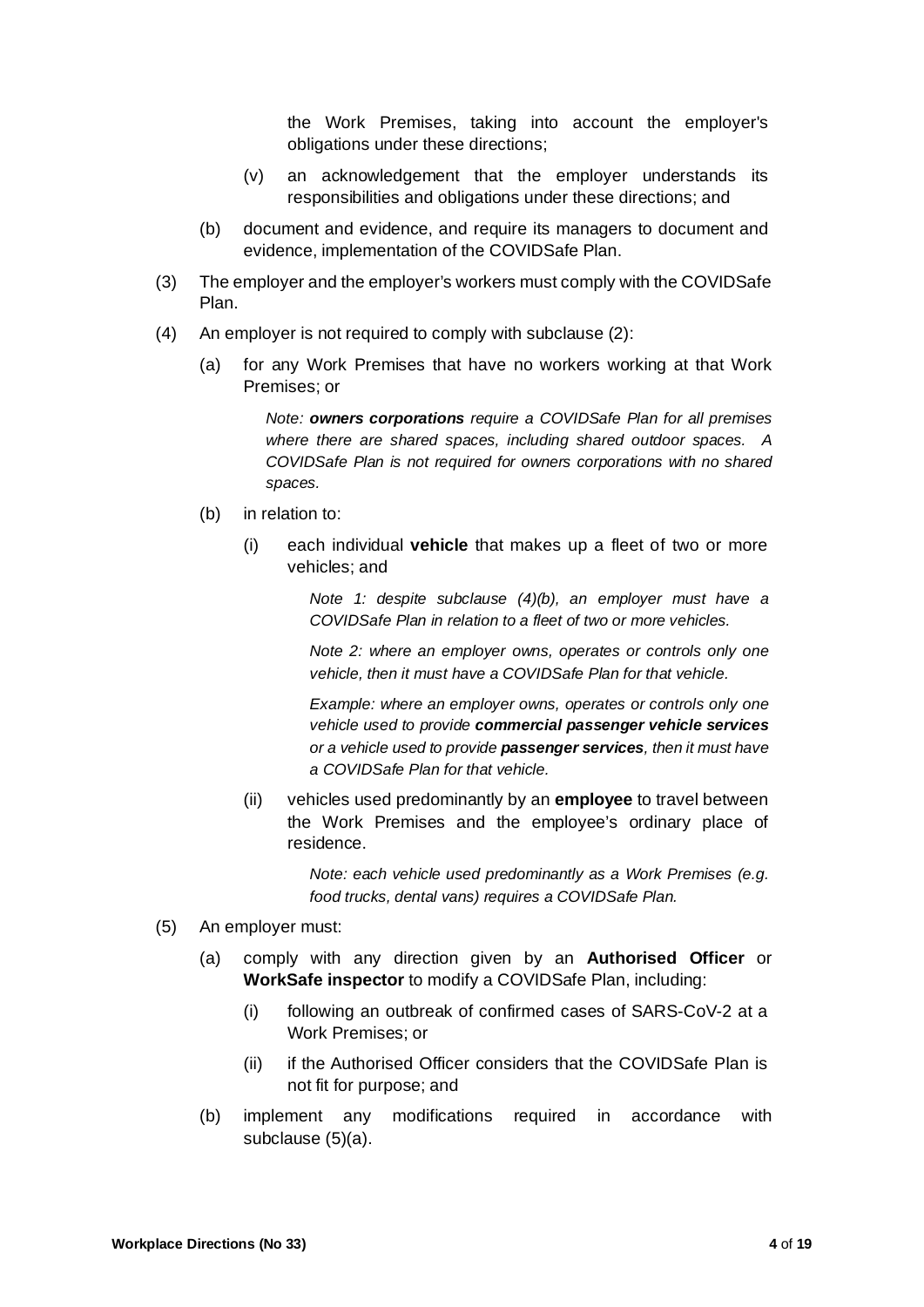#### *Record-keeping obligations* (**records requirement**)

- (6) Subject to subclause (10), an employer must keep a record of all persons who attend the Work Premises, which includes:
	- (a) the person's first name; and
	- (b) the person's surname; and
	- (c) a contact phone number; and
	- (d) the date and time at which the person attended the Work Premises; and
	- (e) the areas of the Work Premises which the person attended.

*Note 1: where a venue is not staffed, an employer will have complied with the records requirement if they display instructions in a prominent location that clearly explain how patrons and other visitors to the venue should record their details.* 

*Note 2: where a person does not have a phone number, an employer may comply with the record-keeping requirement by registering that person's contact details using a phone number for the contact most likely to be able to locate the person, such as a known relative, carer, or the phone number of the employer itself.* 

- (7) Subject to subclauses  $(8) (12)$ , an employer must:
	- (a) comply with subclause (6) using a digital system provided by the Service Victoria CEO and other parts of the Victorian Government for that purpose; and

*Note: businesses (other than a market, market stall, retail facility (excluding a restricted retail facility) or a retail shopping centre) that were not required to comply with the records requirement using the digital system provided by the Service Victoria CEO or other parts of the Victorian Government for that purpose prior to 11:59:00pm on 10 June 2021 will not be subject to a penalty for failing to comply with the requirement in subclause (a).* 

(b) make reasonable efforts to ensure that a person required to record an attendance at the Work Premises in accordance with subclause (a) can do so using a digital system provided by the Service Victoria CEO and other parts of the Victorian Government for that purpose even where they do not have access to a personal mobile phone or other device that enables them to do so.

 *Note: compliance with subclause (7)(b) could include making a terminal (e.g. a tablet or other device) available for persons to register their contact details via a digital system provided by the Service Victoria CEO and other parts of the Victorian Government and staff available to provide assistance to persons to do so.* 

- (8) Where:
	- (a) it is not reasonably practicable for a person to record an attendance at a Work Premises using a digital system provided by the Service Victoria CEO and other parts of the Victorian Government; or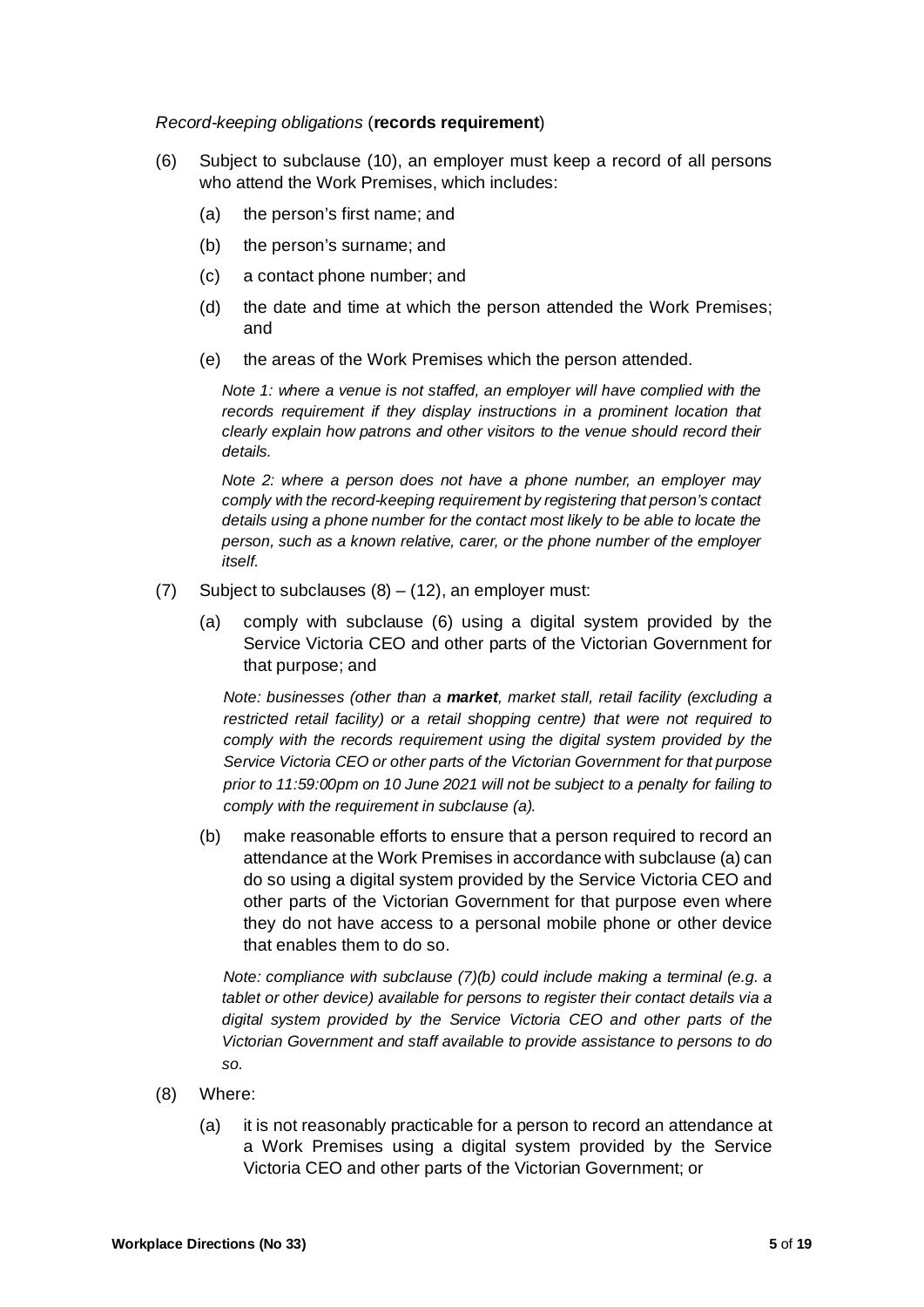(b) there is an access issue that prevents a digital system provided by the Service Victoria CEO and other parts of the Victorian Government from operating;

then the employer must use an alternative record-keeping method to comply with the records requirement.

*Example 1: worshippers wishing to attend a synagogue on the Sabbath who are prohibited from using a digital system provided by the Service Victoria CEO and other parts of the Victorian Government during the Sabbath could pre-register details with the synagogue, with the details recorded and stored by the synagogue electronically.* 

*Example 2: where a venue has no internet coverage, such as in a remote location, manual records could be kept and stored electronically by the venue.* 

- (9) Where a person who attends a Work Premises is unable to check in using a digital system provided by the Service Victoria CEO and other parts of the Victorian Government for the purpose of subclauses (6) or (13), that information may be collected by an employer or an **owner** of a vehicle used as a commercial passenger vehicle service from another person on behalf of the first person using a digital system provided by the Service Victoria CEO and other parts of the Victorian Government for that purpose.
- (10) An employer is not required to comply with the records requirement in subclause (6):
	- (a) subject to subclause (13), in relation to **members of the public** using a commercial passenger vehicle service; or
	- (b) in relation to essential support groups and health services if confidentiality is typically required; or

*Example: support groups for alcohol and drugs or family violence typically require confidentiality*.

*Note: common property areas of residential apartments are not required to comply with the record-keeping requirements. Facilities in residential apartment complexes that are covered by the Restricted Activity Directions (Metropolitan Melbourne) and the Restricted Activity Directions (Regional Victoria), such as gyms, pools or cinemas are still required to comply with the record-keeping requirements and any relevant requirements in the applicable Restricted Activity Directions.* 

- (11) An employer is not required to comply with subclause (7) in relation to Work Premises that are:
	- (a) **schools**, **childcare or early childhood services** and outside school hours care services in respect of all students, teachers and other school staff (but not visitors, contractors or other workers); or

*Note: educational facilities (other than schools and childcare or early childhood services and outside school hours care services) are required to comply with subclause (7).* 

(b) **hospitals** and **care facilities** in respect of admitted or residential patients and ambulance workers; or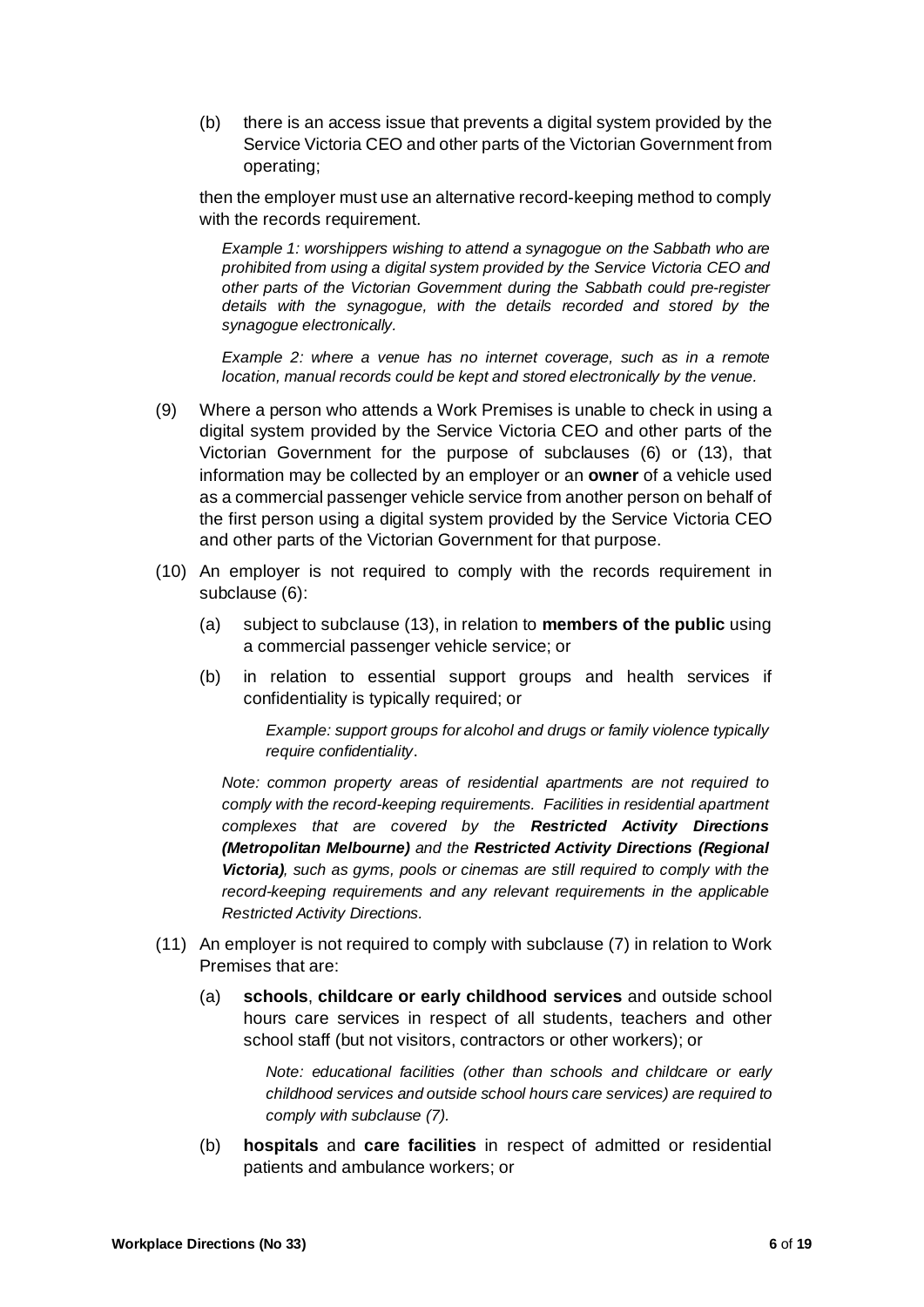- (c) farms in respect of workers and other persons attending for workrelated purposes; or
- (d) premises where pre-ordered goods are being delivered via contactless delivery; or
- (e) premises in respect of the operation of 'click and collect' services; or
- (f) takeaway food providers in respect of customers attending the premises for the sole purpose of collecting food at a drive-through window; or
- (g) service stations in respect of customers who do not enter a building and pay using contactless payment methods at the bowser; or
- (h) any work undertaken at a residential premises.
- (12) An employer to whom clause 14 (*accommodation facilities*) of the **Restricted Activity Directions (Metropolitan Melbourne)** or clause 15 (*accommodation facilities*) of the **Restricted Activity Directions (Regional Victoria)** applies is only required to comply with subclause (7) in respect of a person who:
	- (a) is not registered to stay overnight at the **accommodation facility**; and
	- (b) attends a communal or shared accommodation space.
- (13) Despite subclause (7)(a), an **owner** of a vehicle used as a commercial passenger vehicle service must make available and clearly visible and accessible in the vehicle, at all times, a sign that allows the drivers and passengers of the vehicle to use a digital system provided by the Service Victoria CEO and other parts of the Victorian Government.
- (14) In handling any information collected under subclause (6):
	- (a) an employer who uses or an owner who makes available a system other than a digital system provided by the Service Victoria CEO and other parts of the Victorian Government must:
		- (i) not collect personal information unless:
			- (A) the information is necessary to meet the requirements outlined in subclause (6); or
			- (B) the information is provided by a driver or passenger using the system made available under subclause (13); and
		- (ii) use reasonable endeavours to protect the personal information from use or disclosure, other than in accordance with a request made by an Authorised Officer (or a person assisting an Authorised Officer); and

*Note: information should be collected in a way that protects it from being disclosed to other patrons.* 

*Example: where using a paper-based method, a sheet of paper could be placed over previous visitor details on a sheet that records the names.*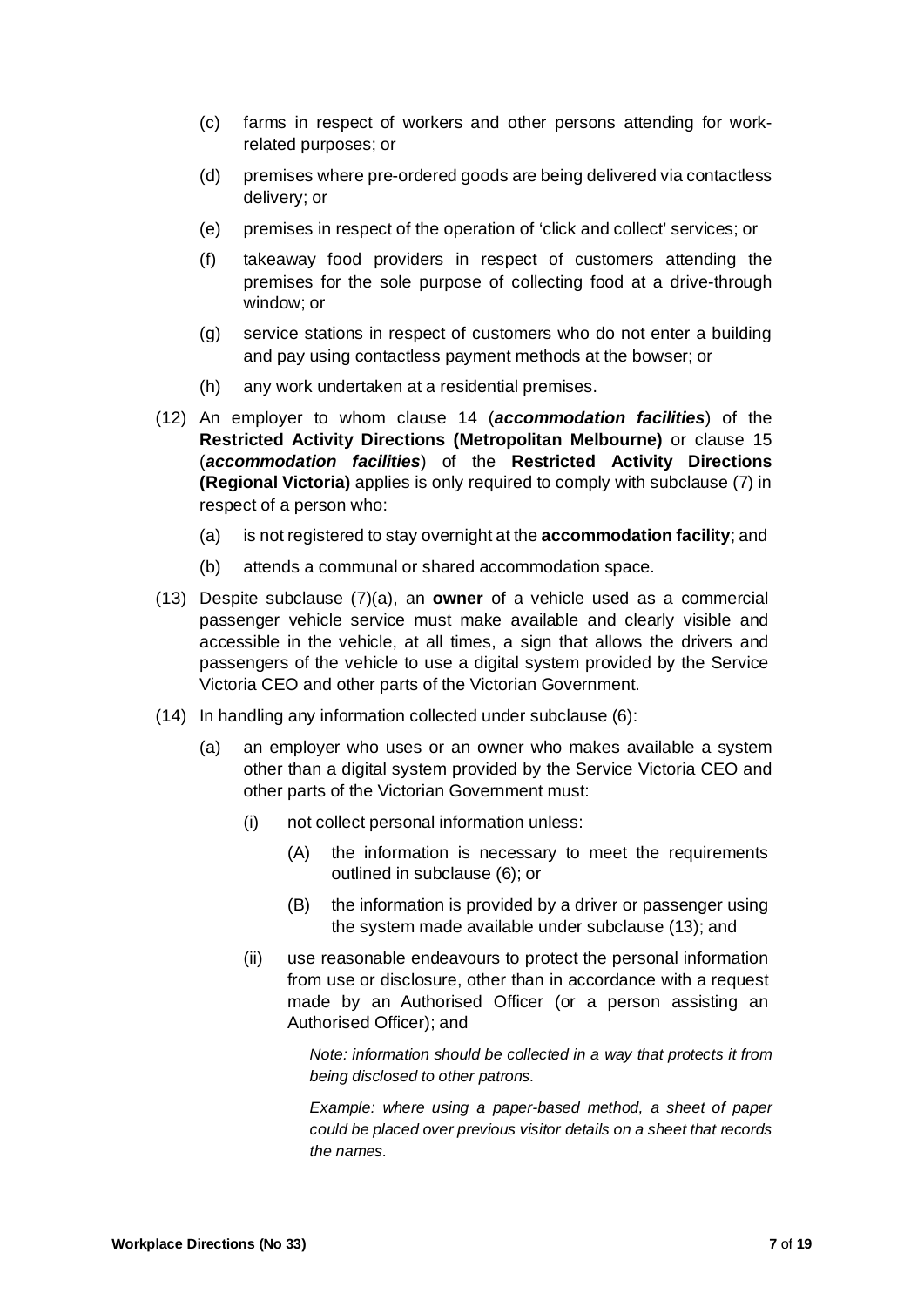- (iii) use reasonable endeavours to notify the person from whom the personal information is being collected that the primary purpose of collection is for SARS-CoV-2 contact tracing, and that their personal information may be collected and stored by the Victorian Government for this purpose; and
- (iv) destroy the information as soon as reasonably practicable following 28 days after the attendance at the Work Premises, unless a statutory requirement permits or requires the personal information to be retained; and

*Note: subclause (14)(a) is intended to apply to employers who use or owners who collect information pursuant to subclauses (6) or (13) using a method other than a digital system provided by the Service Victoria CEO and other parts of the Victorian Government, whether or not:* 

- *(a) the employer also uses or the owner also uses a digital system provided by the Service Victoria CEO and other parts of the Victorian Government to comply with subclauses (6) or (13); or*
- *(b) the system used by the employer or made available by the owner links to a digital system provided by the Service Victoria CEO and other parts of the Victorian Government.*
- (b) **Service Victoria** and/or another operator of a system provided by the Victorian Government must destroy the information as soon as reasonably practicable following 28 days after the attendance at the Work Premises, unless a statutory requirement permits or requires the personal information to be retained.

# *Additional records requirement* (**additional records requirement**)

- (15) An employer must keep records to demonstrate compliance with these directions, including (but not limited to):
	- (a) all logs created during the time these directions are in place;
	- (b) Work Premises rosters;
	- (c) time and attendance records;
	- (d) payroll data.
- (16) In collecting the information outlined in subclause (15), an employer must:
	- (a) use reasonable endeavours to protect the personal information from use or disclosure, other than in accordance with a request made by an Authorised Officer; and
	- (b) destroy the information as soon as reasonably practicable, unless another statutory requirement permits or requires the personal information to be retained.

#### *Density quotient* (**density quotient**)

(17) In any shared spaces and publicly accessible areas at the Work Premises, an employer must comply with the density quotient for each shared space and each publicly accessible area.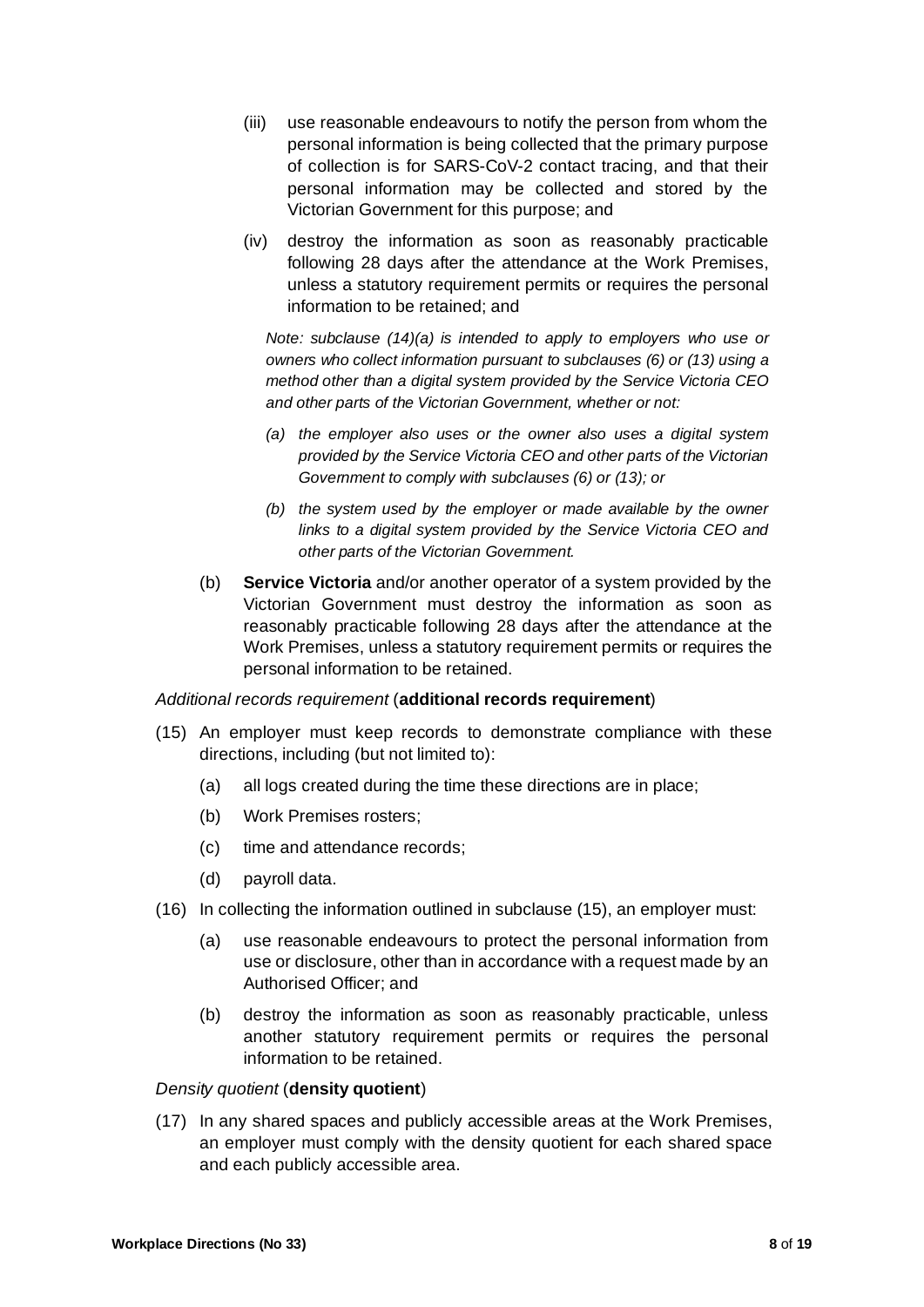*Note: in relation to a care facility, shared spaces and publicly accessible spaces include entrance areas, waiting rooms and communal areas where visitors may enter but does not include patient or resident rooms or resident lounges not accessible by visitors.* 

- (18) The density quotient for the purposes of subclause (17) limits:
	- (a) in relation to a shared space, the number of persons who are permitted in a shared space; or
	- (b) in relation to a publicly accessible space:
		- (i) where that publicly accessible space is occupied by workers on an ad hoc basis, the number of members of the public; or
		- (ii) where that publicly accessible space is occupied by workers on an ongoing basis, the number of persons,

*Note: the Restricted Activity Directions (Regional Victoria) and the Restricted Activity Directions (Metropolitan Melbourne) specifies which*  facilities should calculate the density quotient by reference to the number of *persons in the accessible area or alternatively the number of members of the public in the accessible area.* 

at any one time to the number calculated by dividing the total accessible space (measured in square metres) by 4 in relation to any shared space or publicly accessible space and:

- (c) for an **indoor space**, applies to each single undivided space permitted to operate under these directions; and
- (d) for an **indoor zone**, applies to each indoor zone within an indoor space permitted to operate under these directions; and
- (e) for an **outdoor space**, market or retail shopping centre, applies to the total space permitted to operate under these directions; and
- (f) for a hospital, to non-clinical areas of the hospital where practicable.

*Example: if an outdoor space is 8.5 metres long and 4.5 metres wide, its total area is 38.25 square metres. Its density quotient is 9.56, so no more than 9 members of the public would be permitted to be in the outdoor space at the same time.* 

- (19) The number of people allowed in a shared space or publicly accessible area may be subject to a separate specified density measure or cap under the **Restricted Activity Directions (Metropolitan Melbourne)** or the **Restricted Activity Directions (Regional Victoria)** and, in those circumstances, the density quotient will not apply.
- (19A)Despite subclauses (16) and (17), an employer is not required to comply with the density quotient in respect of:
	- (a) any shared spaces in schools, non-school senior secondary providers, **childcare or early childhood services**, or **higher education services** used by students or children, including classrooms; and
	- (b) clinical areas of a hospital; and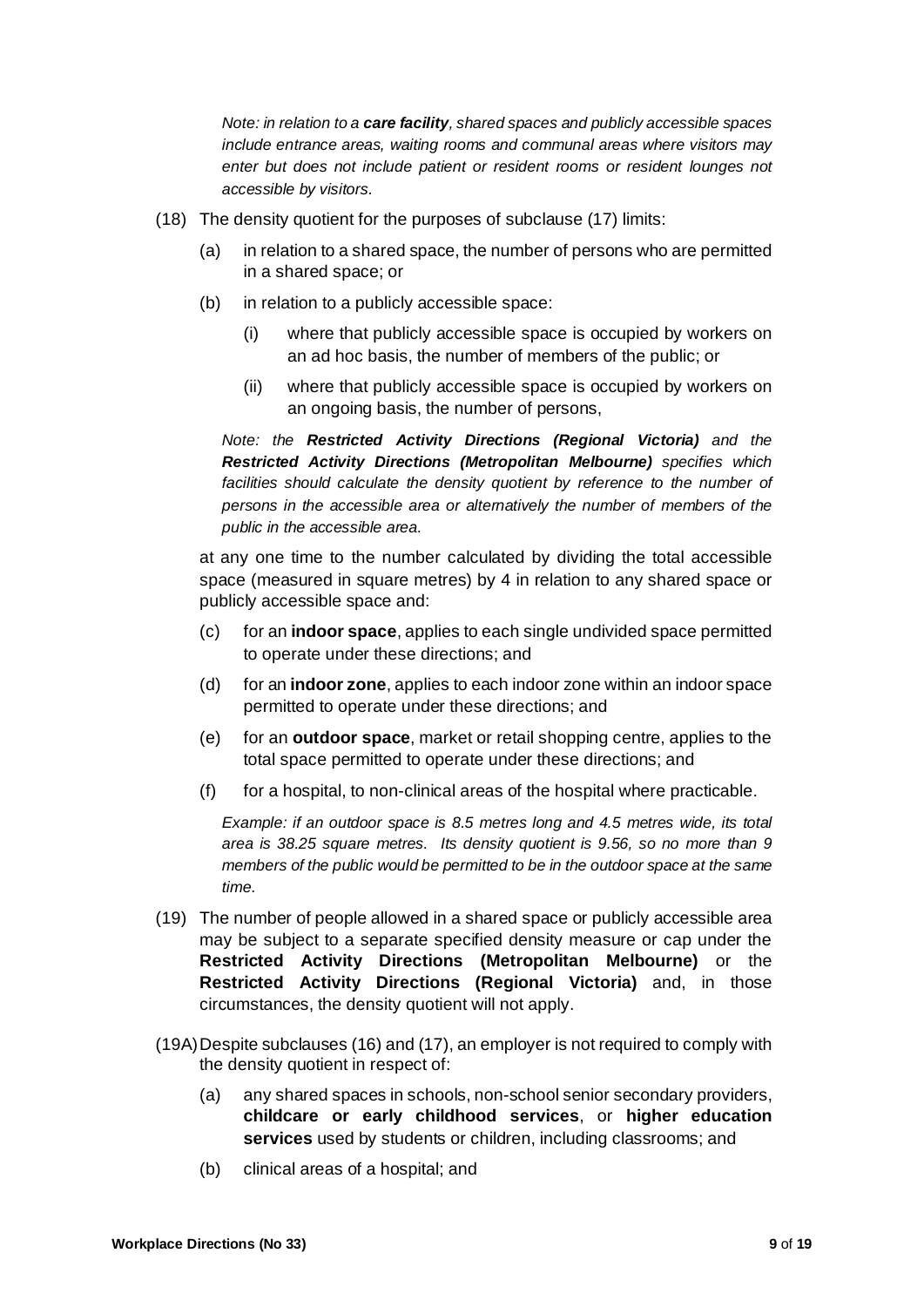#### (c) areas of a **court or tribunal** building that are being used for the purpose of a jury trial.

*Note 1: in relation to a school, non-school senior secondary provider, education and care service, childcare or early childhood service, or higher education service, spaces for the purpose of student and children use (such as classrooms, hallways and gymnasiums) are not subject to the density quotient. The density quotient does, however, still apply to office areas including shared spaces that form part of an office area, spaces such as lunchrooms, photocopier room, principal's office, back of reception and resource rooms. The density quotient also applies to any publicly accessible areas (including in relation to a school, non-school senior secondary providers, or childcare or early childhood service, or higher education service), and any such publicly accessible areas that are subject to the signage requirements under subclause (20).* 

*Note 2: in relation to a school, non-school senior secondary provider, childcare or early childhood service, or higher education service using facilities other than the school, childcare or higher education service premises, the density quotient of the relevant facility and the relevant requirements of the facility's COVIDSafe Plan will apply to the school, non-school senior secondary provider, childcare or early childhood service, or higher education service when using that facility. As an alternative to using the facility's COVIDSafe Plan, the school, non-school senior secondary provider, childcare or early childhood service, or higher education service may apply their own COVIDSafe Plan to the use of the facility, so long as it has been adjusted so that it is fit for purpose taking into account the unique features of the relevant facility.* 

*Note 3: in relation to a hospital, clinical areas including emergency department waiting rooms and hospital wards are areas of a hospital that the density quotient does not apply to, however, other non-clinical areas of the hospital are subject to the density quotient where practicable.* 

*Note 4: in relation to areas of a court or tribunal building that are being used for the purpose of a jury trial, the exclusion is intended to apply to those areas that are being used for the purposes of conducting the jury trial and does not apply to shared spaces such as a foyer.* 

#### *Signage requirements* (**signage requirement**)

(20) Where a Work Premises has a publicly accessible space to which the density quotient applies, an employer must display a sign at each public entry to each such space that includes a statement specifying the maximum number of members of the public that may be present in the space at a single time, being the number permitted by the density quotient, rounded down to the nearest whole number.

> *Example: if an area is 8.5 metres long and 4.5 metres wide, its total space is 38.25 square metres. Its density quotient is 9.56. The sign should state that the maximum number of members of the public that may be present in the space at a single time is 9.*

(21) A person who owns, operates or controls a market stall, market or retail shopping centre must: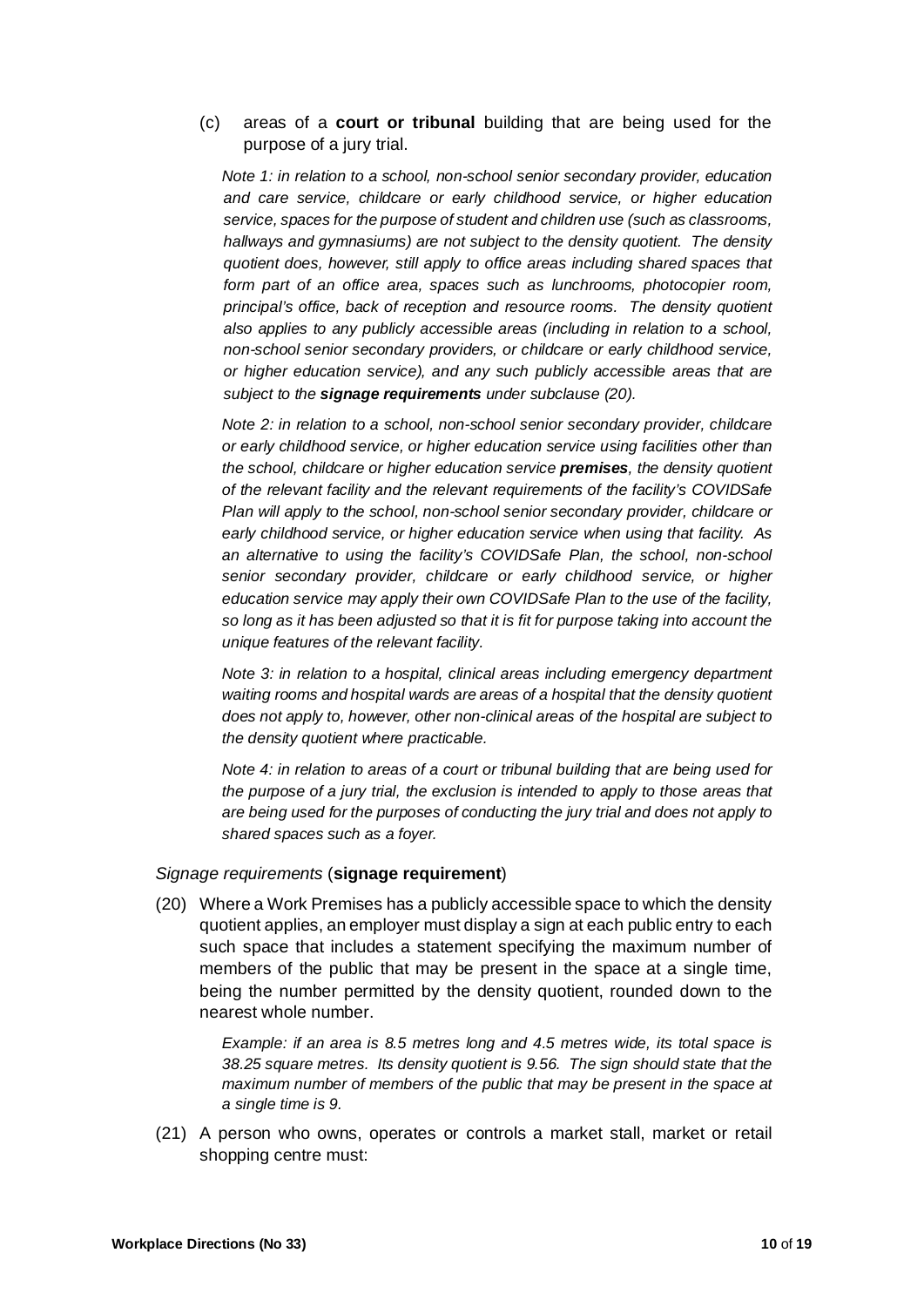- (a) limit the number of members of the public permitted by the density quotient as it applies respectively to the market stall, market or the retail shopping centre; and
- (b) use reasonable endeavours to implement relevant recommendations by the Victorian Government to manage public health risks arising out of the operation of the facility.
- (22) Where any other Directions currently in force require a face covering to be worn in a Work Premises or part of a Work Premises:
	- (a) an employer in relation to that Work Premises; or
	- (b) a person who owns, operates or controls that Work Premises,

must display a sign at each public entry advising that each person entering the Work Premises must wear a face covering, unless an exemption under a Direction currently in force applies.

*Cleaning requirements* (**cleaning requirement**)

- (23) An employer must take all reasonable steps to ensure that shared spaces at which work is performed and areas accessible to members of the public at any Work Premises are **cleaned** on a regular basis, including:
	- (a) frequently touched surfaces, including toilets and handrails, are cleaned at least twice on any given day;
	- (b) surfaces are cleaned when visibly soiled;
	- (c) if a function is to occur, a reasonable period of time has elapsed since the conclusion of any earlier function to allow for cleaning in between the functions;
	- (d) surfaces accessible to a particular group are cleaned between groups;

*Example: cleaning surfaces between shifts of workers.*

- (e) surfaces are cleaned immediately after a spill on the surface.
- (24) To ensure a surface is cleaned for the purposes of these directions, a person must wipe the surface with a disinfectant:
	- (a) the label of which states a claim by the manufacturer that the disinfectant has anti-viral properties; or
	- (b) made by a person according to instructions issued by the Department.
- (25) A person who owns, operates or controls a market stall, market or retail shopping centre must comply with the cleaning requirement respectively for the market stall, market or the common areas of the retail shopping centre.

#### **7 Responding to a suspected case of SARS-CoV-2 in a Work Premises**

- (1) An employer must not require a worker to perform work at a Work Premises if the worker is displaying one or more **SARS-CoV-2 Symptoms**.
- (2) As soon as practicable after becoming aware of a suspected case in a worker who has attended a Work Premises in the period commencing 48 hours prior to the onset of symptoms, an employer must: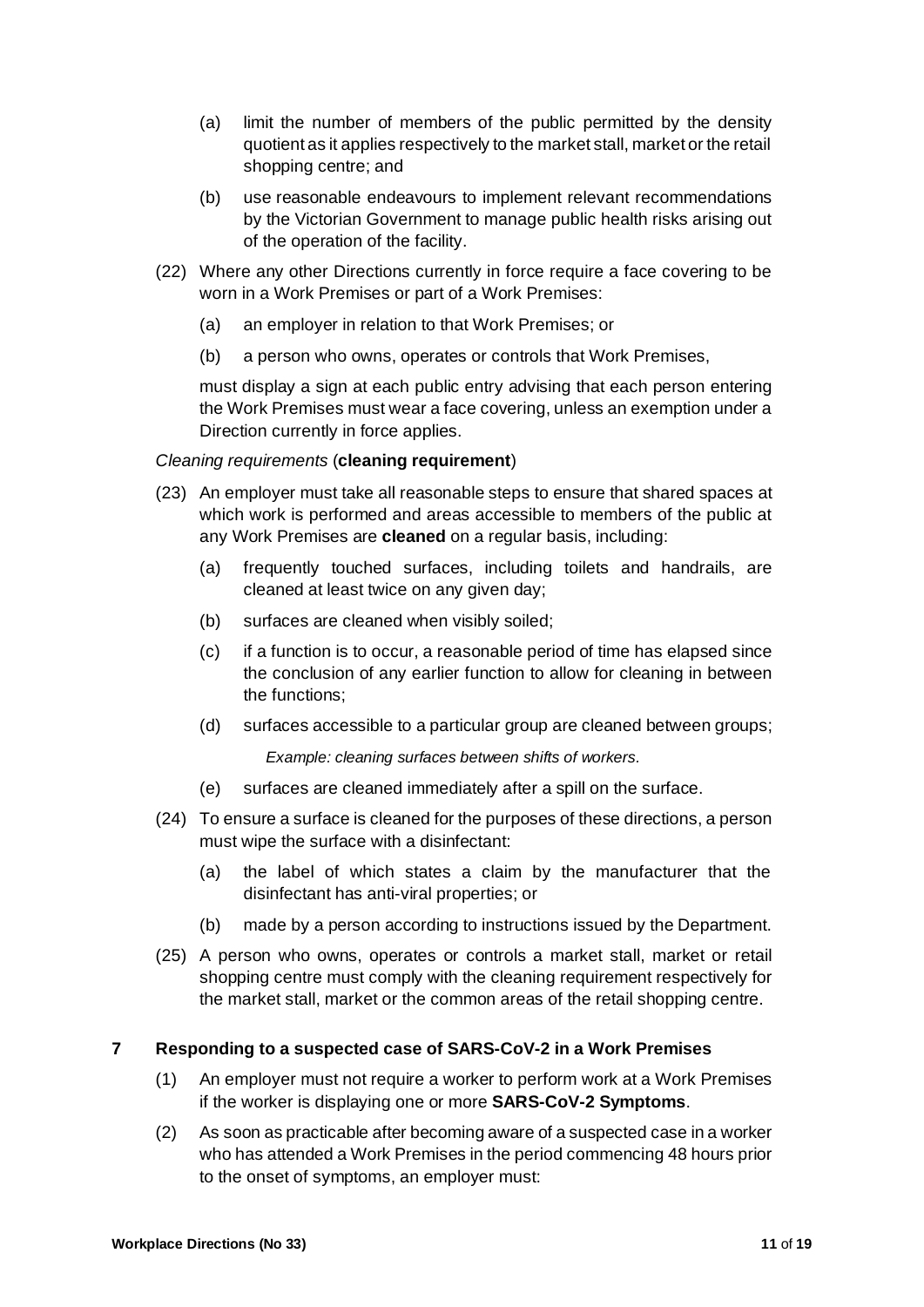- (a) advise the worker to **self-isolate** immediately and support the worker in doing so, by either:
	- (i) directing the worker to travel home immediately (and providing support to the worker to do so); or
	- (ii) where the worker is unable to travel home immediately, directing the worker to isolate themselves at the Work Premises and, whilst doing so, to wear a face covering and remain at least 1.5 metres from any other person at the Work Premises, until the worker can return home later that day to self-isolate; and

*Note: the worker should isolate in a separate room from other persons, where possible.* 

- (b) advise the worker to be tested for SARS-CoV-2 as soon as practicable, and to self-isolate whilst awaiting the result of that test; and
- (c) take all reasonably practicable steps to manage the risk posed by the suspected case, including but not limited to:
	- (i) cleaning areas of the Work Premises used by the suspected case (including their personal workspace and any areas in the Work Premises frequently used by the suspected case);
	- (ii) cleaning high-touch surfaces at the Work Premises likely to have been frequented by the suspected case; and

*Examples: lift buttons, door handles, washroom facilities, kitchen facilities, water coolers. For further information, see the guidance*  www.dhhs.vic.gov.au/coronavirus-cleaning-guidelines-forworkplaces-doc, *as amended or replaced from time to time by the Victorian Government*.

(d) ensure appropriate records are maintained in accordance with clause 6(6) in order to support contact tracing if the suspected case becomes a confirmed case, particularly from the period commencing 48 hours prior to the onset of symptoms in the suspected case; and

> *Note: this will include, for example, rosters and worker details, and details of all visitors to the Work Premises, to ascertain which persons were present at the Work Premises and who they may have come into contact with.*

(e) inform all workers (including the **health and safety representative**) to be vigilant about the onset of symptoms of SARS-CoV-2 and advise all workers to be tested for SARS-CoV-2 and self-isolate if they become symptomatic.

# **8 Responding to a confirmed case of SARS-CoV-2 in a Work Premises**

- (1) In these directions, in respect of a worker who has tested positive to SARS-CoV-2, **Relevant Period** means the period commencing 48 hours prior to:
	- (a) the onset of symptoms of SARS-CoV-2 in the worker, if symptomatic; or
	- (b) the worker having been tested for SARS-CoV-2, if asymptomatic,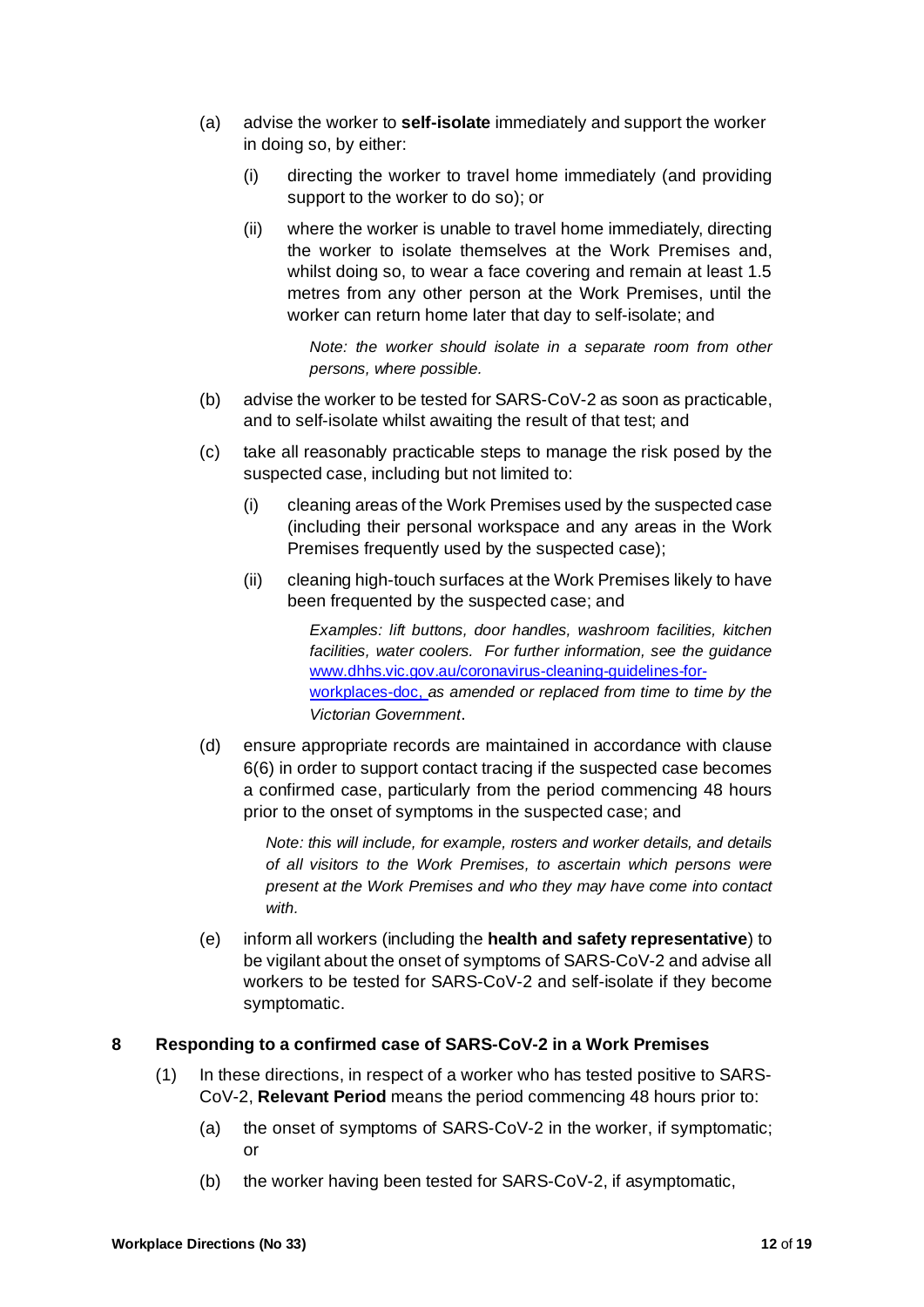and up to the **diagnosed person** receiving clearance from the Department.

- (2) A worker who has received a positive test result for SARS-CoV-2 must, as soon as practicable, notify the employer of any Work Premises which the worker has attended in the Relevant Period.
- (3) As soon as practicable after becoming aware of a confirmed case who has attended the Work Premises in the Relevant Period, the employer must:
	- (a) notify the Department and WorkSafe in accordance with the **Occupational Health and Safety (COVID-19 Incident Notification) Regulations 2020** and the health and safety representative at the Work Premises; and
	- (b) to the extent not already completed, direct the **diagnosed worker** not to attend the Work Premises and advise them to self-isolate in accordance with clause 7(2)(a); and
	- (c) undertake a risk assessment to determine whether the Work Premises (or the relevant part of the Work Premises in which the diagnosed worker worked in the Relevant Period) must be closed to allow cleaning and contact tracing to occur or whether the risk can be managed whilst the Work Premises (or part of it) continues to operate; and
	- (d) undertake a comprehensive clean of the Work Premises (or the relevant part of the Work Premises in which the diagnosed worker worked in the Relevant Period, and any high touch areas likely to have been touched by the diagnosed worker) in accordance with guidelines published by the Department; and

*Note: online guidance from the Department can be obtained from the following link:* www.dhhs.vic.gov.au/coronavirus-cleaning-guidelines-forworkplaces-doc, *as amended or replaced from time to time by the Victorian Government*.

(e) consult with the diagnosed worker and examine the employer's own records to determine any **close contacts** of the diagnosed worker at the Work Premises within the Relevant Period and, where any close contacts are identified and the employer has the relevant contact details of the close contact:

> *Note: for record-keeping obligations to assist with identification of close contacts and contract tracing, see clause 6(6).*

- (i) if the close contact is a worker, direct them to leave the Work Premises and advise them to **self-quarantine**; and
- (ii) if the close contact is not a worker, issue them a written communication to recommend that they self-quarantine in accordance with guidance from the Department; and
- (f) notify all workers when a worker has tested positive to SARS-CoV-2; and
- (g) inform all workers (including health and safety representatives) to be vigilant about the onset of symptoms of SARS-CoV-2 and advise all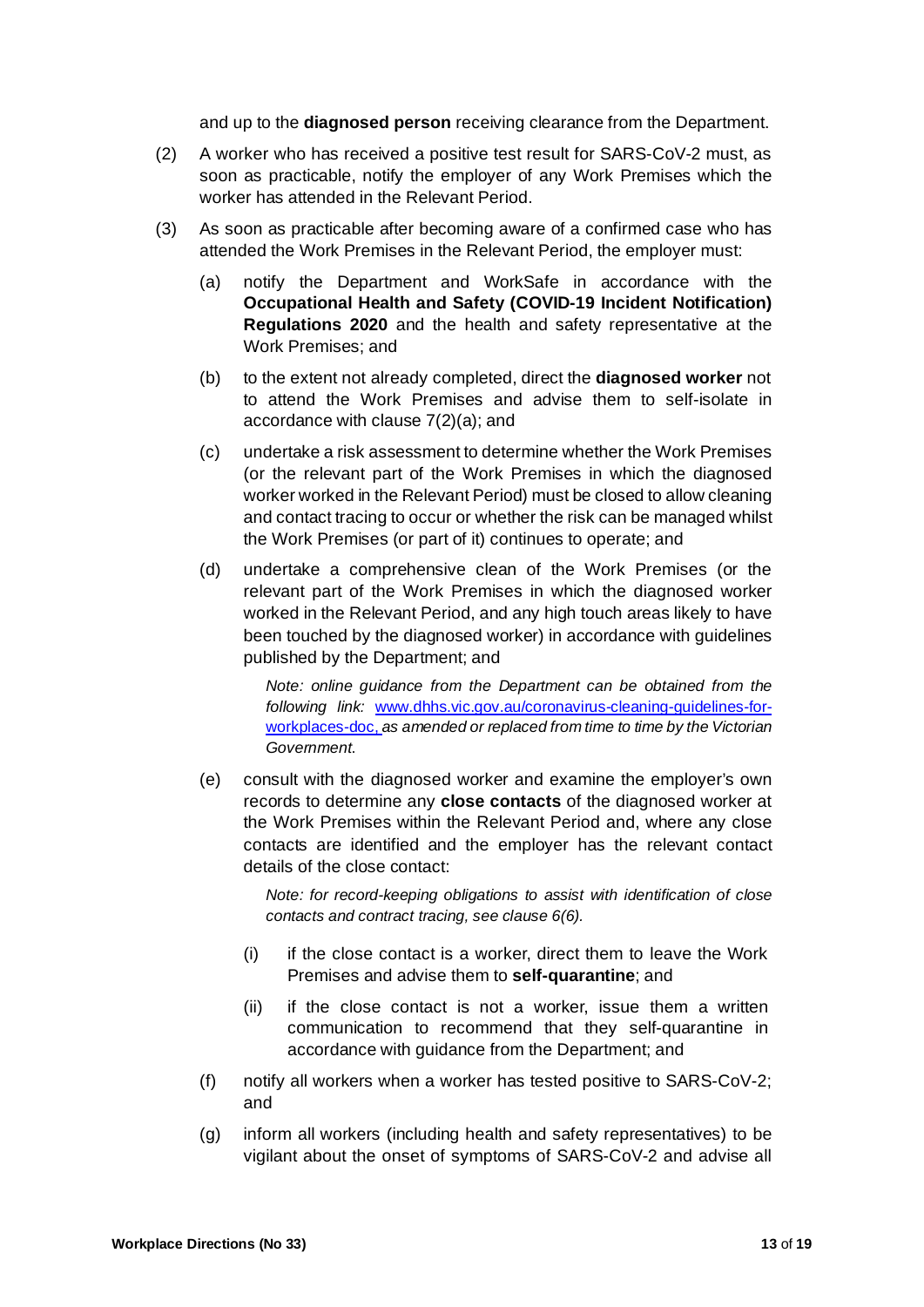workers to be tested for SARS-CoV-2 and self-quarantine if they become symptomatic; and

(h) put in place appropriate control and/or risk management measures to reduce the risk of spreading SARS-CoV-2 at the Work Premises; and

> *Note: employers are encouraged to ensure that any risks identified from the confirmed case are addressed in these control measures.*

> *Examples: increasing the implementation and enforcement of control measures with respect to PPE (such as face coverings) and physical distancing.*

- (i) contact the Department (or other entity nominated by the Department on its website) and:
	- (i) notify it of the actions taken in accordance with subclause (3)(a) to (h); and
	- (ii) provide it with a copy of the risk assessment conducted in accordance with subclause (3)(c); and
	- (iii) provide the Department (or other entity nominated by the Department) with contact details of any close contacts (whether or not workers) identified pursuant to subclause (3)(e); and
	- (iv) comply with any further directions given by the Department or WorkSafe in relation to closure of the Work Premises (or part of the Work Premises) and/or cleaning; and
- (j) where the Work Premises (or part of the Work Premises) is closed, not re-open that Work Premises (or that part of the Work Premises which was closed) until all of the following have occurred:
	- (i) the employer has complied with all of its obligations under subclause (3)(a) to (i); and
	- (ii) the Department has completed all relevant contact tracing; and
	- (iii) the Department has given clearance for the Work Premises to re-open.

*Note: employers must comply with their obligations under occupational health and safety laws, including notifying WorkSafe in accordance with the Occupational Health and Safety (COVID-19 Incident Notification) Regulations 2020.* 

#### **9 Relationship with other directions**

If there is any inconsistency between these directions and a direction or other requirement contained in a **Direction and Detention Notice**, these directions are inoperative to the extent of the inconsistency.

#### **10 Definitions**

For the purposes of these directions:

(1) **accommodation facility** has the same meaning as in the **Restricted Activity Directions (Metropolitan Melbourne)**;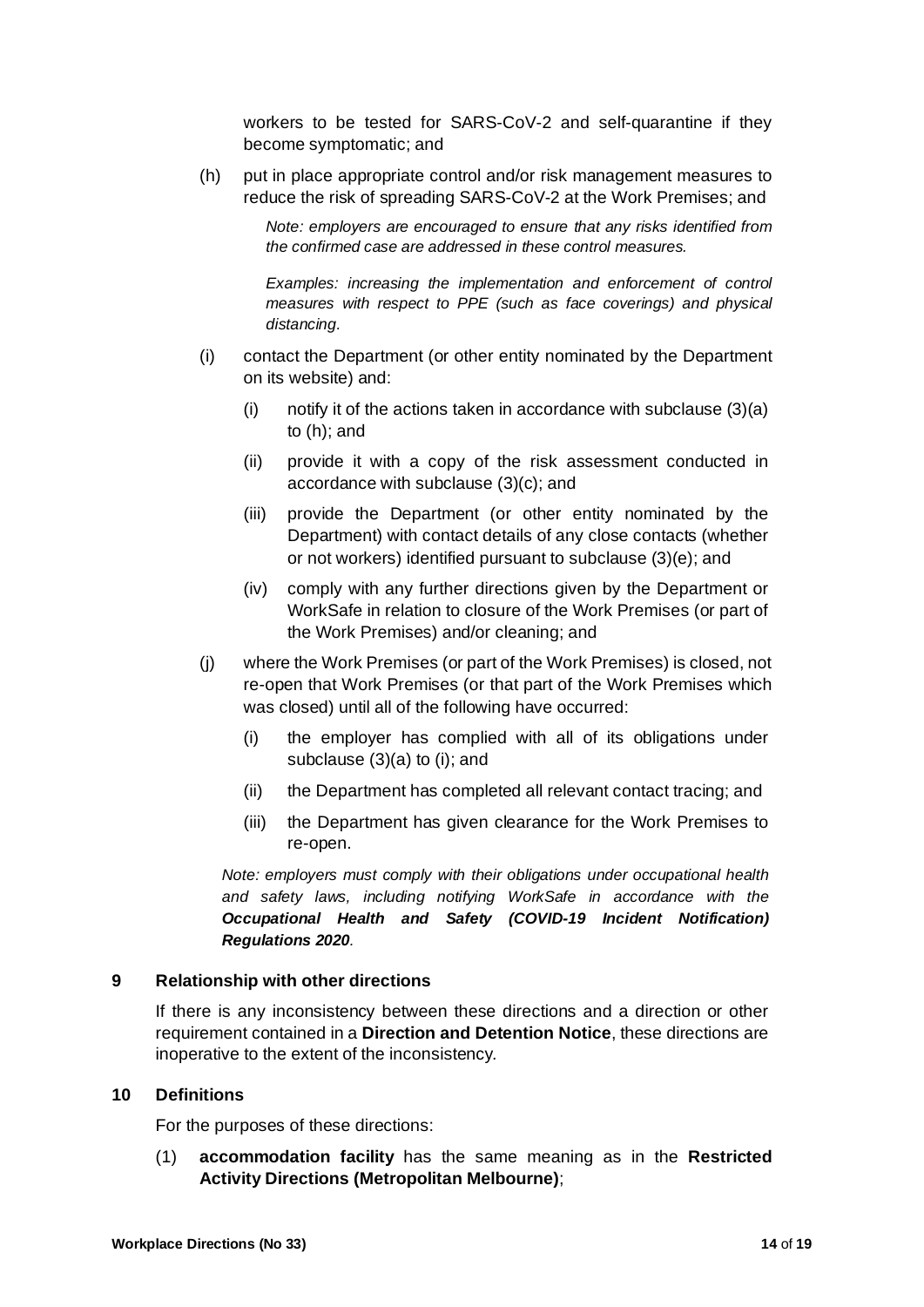- (2) **additional records requirement** has the meaning in clause 6(14) and 6(15) (both inclusive);
- (3) **Area Directions** means the **Area Directions (No 12)** as amended or replaced from time to time;
- (4) **Authorised Officer** has the same meaning as in the **PHW Act**;
- (5) **Care Facilities Directions** means the **Care Facilities Directions (No 33)**  as amended or replaced from time to time;
- (6) **care facility** has the same meaning as in the **Care Facilities Directions**;
- (7) **childcare or early childhood service** means onsite early childhood education and care services or children's services provided under the:
	- (a) **Education and Care Services National Law** and the **Education and Care Services National Regulations**, including long day care services, kindergartens and/or preschool and family daycare services, but not including outside **school** hours care services; and
	- (b) **Children Services Act 1996,** including limited hours services, budget based funded services, occasional care services, early childhood intervention services, mobile services and (if applicable) school holiday care programs;
- (8) **cleaned** has the meaning in clause 6(24);
- (9) **cleaning requirement** has the meaning in clause 6(23) to (25) (both inclusive);
- (10) **close contact** means any person who has had face-to-face contact of any duration, or who has shared a closed space for more than one hour, with a **confirmed case** during the **Relevant Period**;
- (11) **commercial passenger vehicle service** has the meaning given in section 4 of the **Commercial Passenger Vehicle Industry Act 2017**;
- (12) **common areas** of a **retail shopping centre** has the same meaning as in the **Retail Leases Act 2003**;
- (13) **confirmed case** means a diagnosis of **SARS-CoV-2** in a **worker** at the **Work Premises**;
- (14) **court or tribunal** means a judicial and/or administrative review body established pursuant to legislation;
- (15) **COVIDSafe Plan** has the meaning in clause 6(2);
- (16) **density quotient** has the meaning in clause 6(17);
- (17) **Department** means the Department of Health;
- (18) **diagnosed person** has the same meaning as in the **Diagnosed Persons and Close Contacts Directions**;
- (19) **Diagnosed Persons and Close Contacts Directions** means the **Diagnosed Persons and Close Contacts Directions (No 23)** as amended or replaced from time to time;
- (20) **diagnosed worker** means a **worker** who is a **diagnosed person**;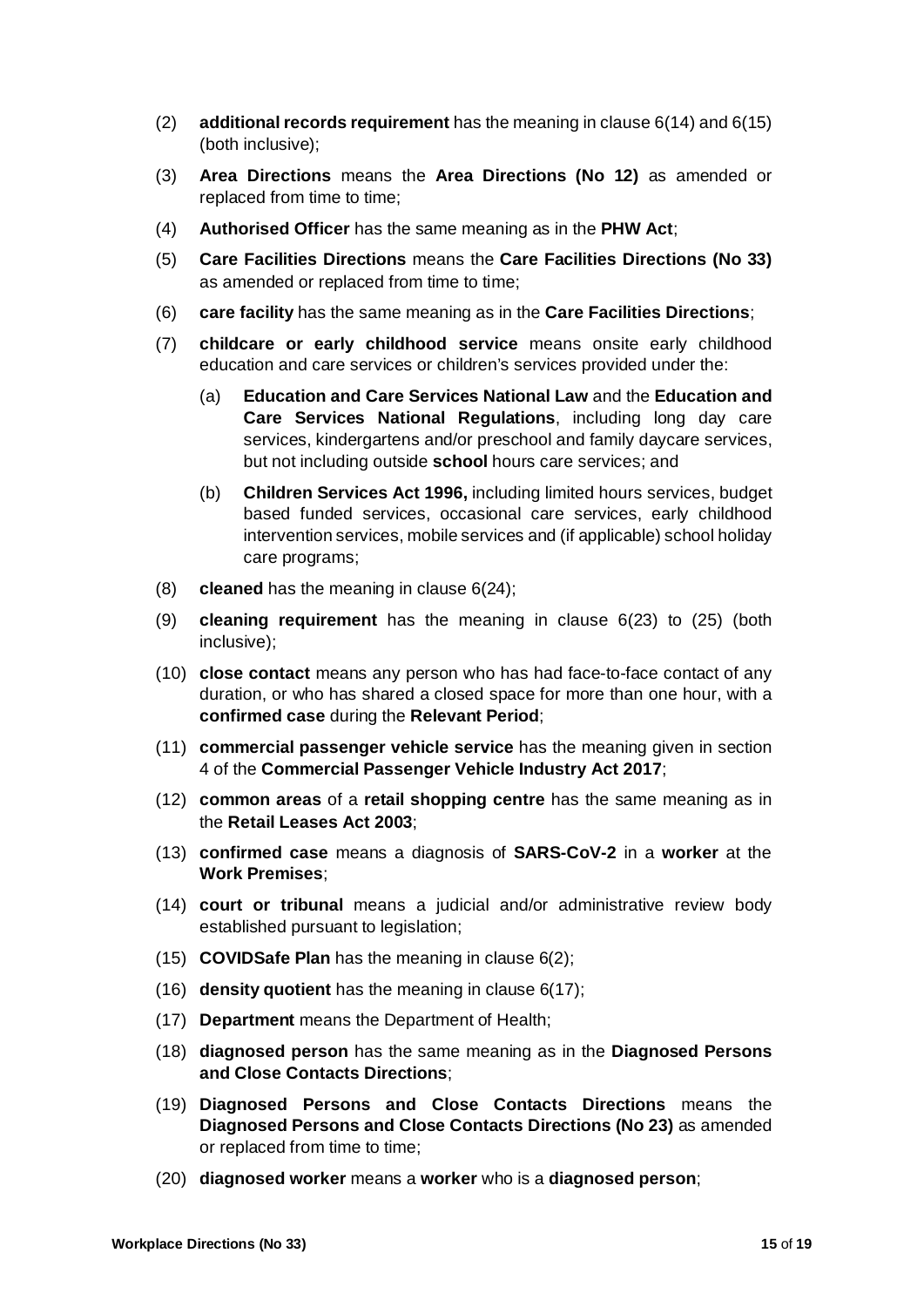- (21) **Direction and Detention Notice** means a notice given to a person requiring the person to be detained for a specified period;
- (22) **Directions currently in force** means the **Area Directions**, the **Stay Safe Directions (Metropolitan Melbourne)**, the **Stay Safe Directions (Regional Victoria)**, the **Restricted Activity Directions (Metropolitan Melbourne)**, the **Restricted Activity Directions (Regional Victoria)**, the **Workplace Directions**, the **Workplace (Additional Industry Obligations) Directions**, the **Victorian Border Crossing Permit Directions**, the **Hospital Visitors Directions**, the **Care Facilities Directions** and the **Diagnosed Persons and Close Contacts Directions**;
- (23) **employee** includes a person who is self-employed;
- (24) **employer** means a person who owns, operates or controls **Work Premises** (or a Work Premises) and includes a person who is self-employed;
- (25) **face covering** means a fitted face mask that covers the nose and mouth to provide the wearer protection against infection;
- (26) **health and safety representative** has the same meaning as in the **OHS Act**;
- (27) **higher education services** means educational services provided at or by a university, vocational education and training providers (including registered training organisations), technical and further education (TAFE) institutes, adult community and further education, and other post-compulsory education or training;
- (28) **hospital** has the same meaning as in the **Hospital Visitor Directions;**
- (29) **Hospital Visitor Directions** means the **Hospital Visitor Directions (No 29)** as replaced or amended from time to time;
- (30) **indoor space** has the same meaning as in the **Restricted Activity Directions (Metropolitan Melbourne)**;
- (31) **indoor zone** means a section of an **indoor space** that:
	- (a) is designated by the person who owns, controls or operates the indoor space as being for the exclusive use of specified **members of the public**; and
	- (b) is delineated by temporary barriers, tape or other clearly visible markings or means;
- (32) **inspector** has the same meaning as in the **OHS Act**;
- (33) **market** means a public market, whether indoor or outdoor, including a food market;
- (34) **member of the public** is a person but does not include:
	- (a) a person who is an **employee** of an operator of the facility or venue; or
	- (b) any other person who attends the facility or venue that is reasonably necessary for providing a service at the facility or venue;
- (35) **Metropolitan Melbourne** has the same meaning as in the **Area Directions**;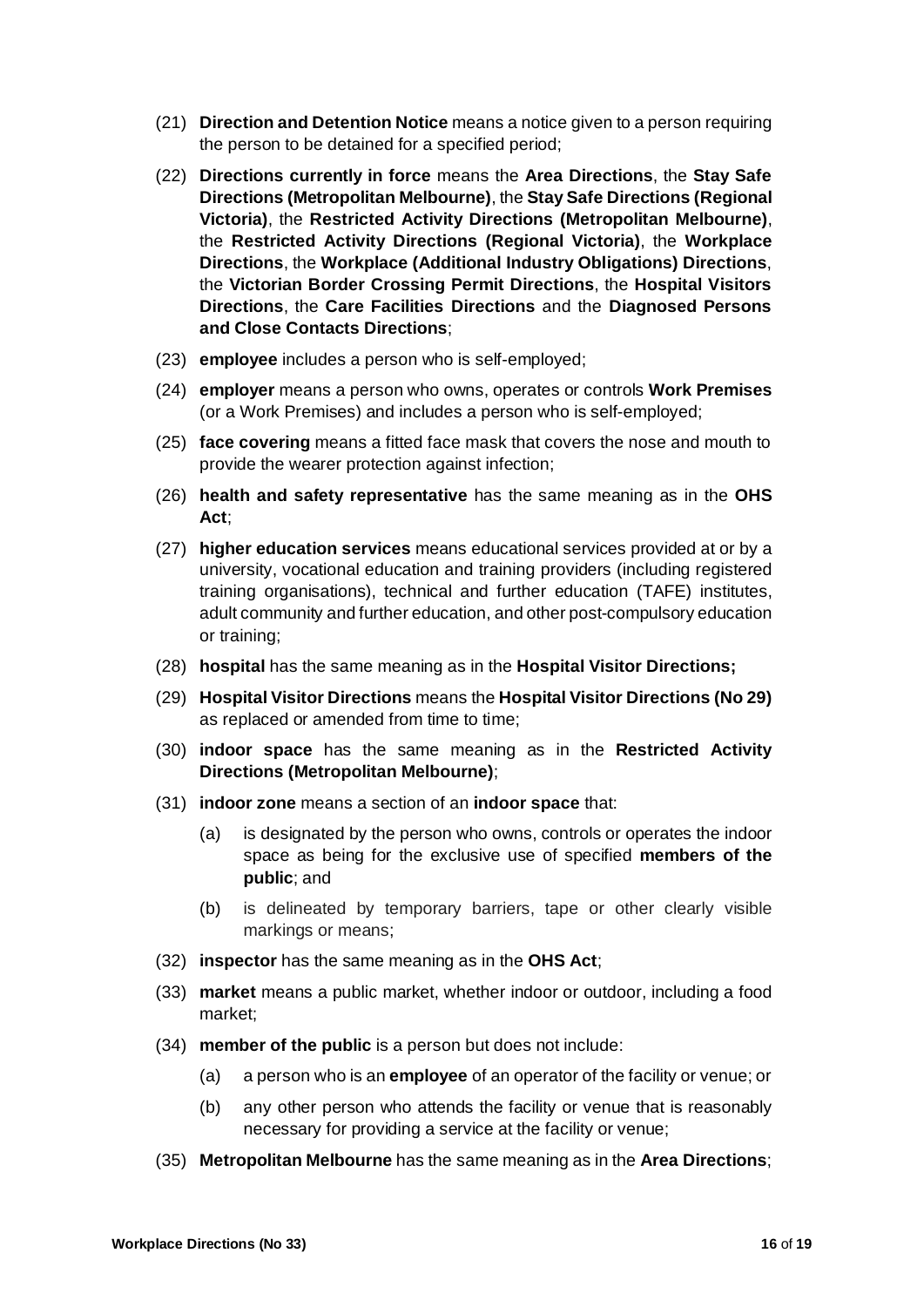- (36) **OHS Act** means the **Occupational Health and Safety Act 2004**;
- (37) **outbreak** means:
	- (a) a single **confirmed case** of **SARS-CoV-2** in a resident, staff member or frequent attendee of a residential aged **care facility**; or
	- (b) two or more epidemiologically linked cases outside of a household with symptom onset within 14 days;

*Note: transmission within one household does not constitute an outbreak*  but will become part of an outbreak response if linked to a high priority *setting. Also, in some circumstances, the Department may identify other settings that are sensitive and where a single confirmed case will trigger an outbreak response. Relevant parties will be informed if this occurs. Determining whether a person is a frequent or infrequent visitor may be based on frequency of visits, time spent in the setting, and number of contacts within the setting.* 

- (38) **outdoor space** has the same meaning as in the **Restricted Activity Directions (Metropolitan Melbourne)**;
- (39) **owner** has the same meaning as in the **Commercial Passenger Vehicle Industry Act 2017**;
- (40) **owners corporation** has the same meaning as in the **Owners Corporations Act 2006**;
- (41) **passenger services** has the same meaning as in the **Transport Integration Act 2010**;
- (42) **PHW Act** means the **Public Health and Wellbeing Act 2008**;
- (43) **place of worship** has the same meaning as in the **Heritage Act 2017**;
- (44) **PPE** means personal protective equipment;
- (45) **premises** has the same meaning as in the **PHW Act**;
- (46) **reasonably practicable** is to have its ordinary and common sense meaning;
- (47) **records requirement** has the meaning in clause 6(6) to (14) (both inclusive);
- (48) **Regional Victoria** has the same meaning as in the **Area Directions**;
- (49) **Relevant Period** has the meaning given in clause 8(1);
- (50) **Restricted Activity Directions (Metropolitan Melbourne)** means the **Restricted Activity Directions (Metropolitan Melbourne) (No 4)** as amended or replaced from time to time;
- (51) **Restricted Activity Directions (Regional Victoria)** means the **Restricted Activity Directions (Regional Victoria) (No 4)** as amended or replaced from time to time;
- (52) **restricted retail facility** has the same meaning as in the **Restricted Activity Directions (Metropolitan Melbourne)**;
- (53) **retail facility** includes any facility that is used wholly or predominantly for:
	- (a) the sale or hire of goods by retail; or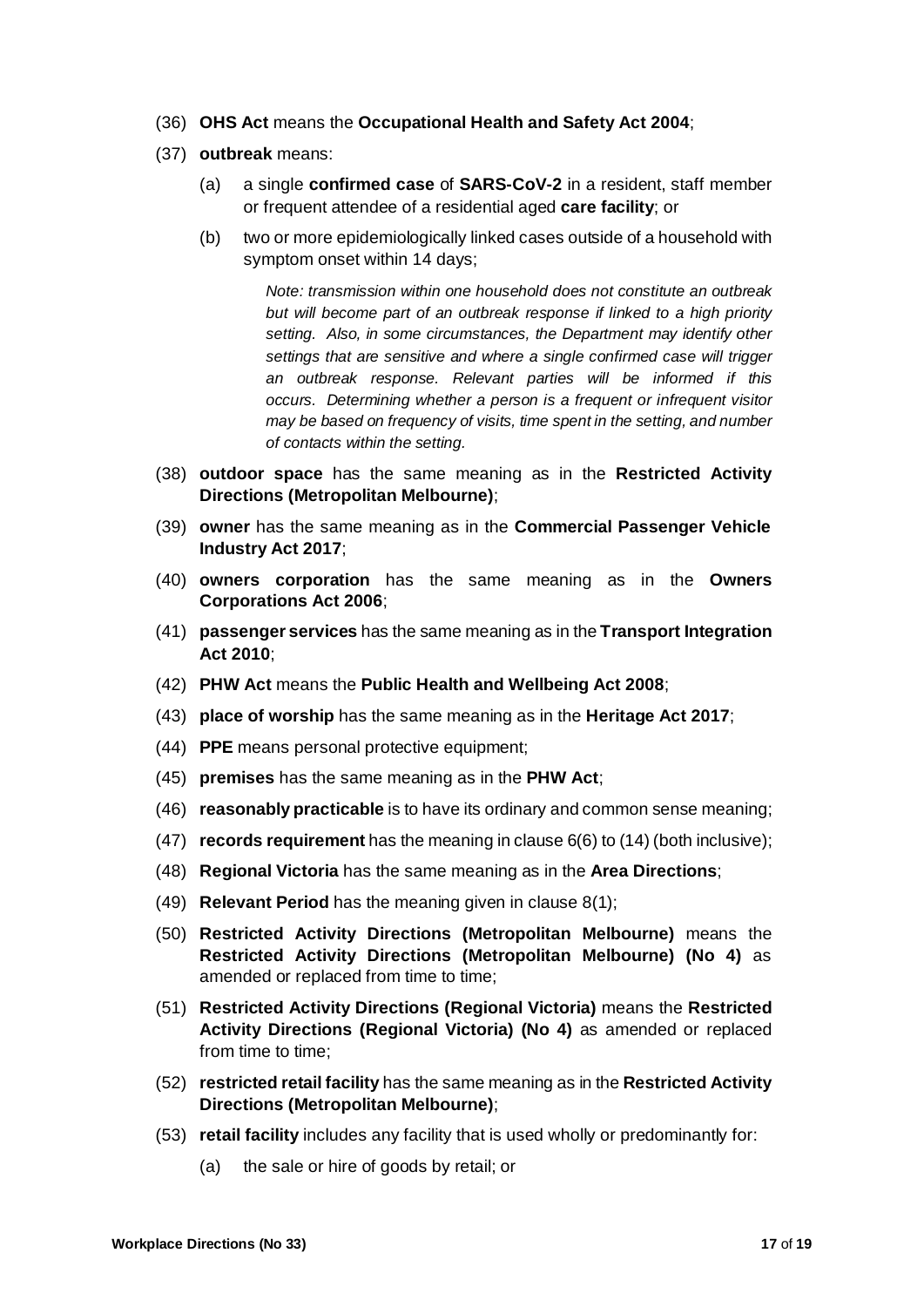- (b) the retail provision of services;
- (54) **retail shopping centre** has the same meaning as in the **Retail Leases Act 2003**;
- (55) **SARS-CoV-2 Symptoms** means symptoms consistent with **SARS-CoV-2**, including but not limited to the following:
	- (a) a fever (≥37.5°C) or consistent fever of less than 37.5°C (such as night sweats, chills);
	- (b) acute respiratory infection (such as cough, shortness of breath, sore throat);
	- (c) loss of smell;
	- (d) loss of taste;
- (56) **school** means a registered school as defined in the **Education and Training Reform Act 2006**;
- (57) **self-isolate** has the same meaning as in the **Diagnosed Persons and Close Contacts Directions**;
- (58) **self-quarantine** has the same meaning as in the **Diagnosed Persons and Close Contacts Directions**;
- (59) **Service Victoria** has the same meaning as in the **Service Victoria Act 2018**;
- (60) **Service Victoria CEO** has the same meaning as in the **Service Victoria Act 2018**;
- (61) **signage requirement** has the meaning in clauses 6(20), (21) and (22);
- (62) **Stay Safe Directions (Metropolitan Melbourne)** means the **Stay Safe Directions (Metropolitan Melbourne) (No 3)** as amended or replaced from time to time;
- (63) **Stay Safe Directions (Regional Victoria)** means the **Stay Safe Directions (Regional Victoria) (No 6)** as amended or replaced from time to time;
- (64) **suspected case** means a person who is displaying one or more **SARS-CoV-2 Symptoms**;
- (65) **vehicle** has the same meaning as in the **PHW Act**;
- (66) **Victorian Border Crossing Permit Directions** means the **Victorian Border Crossing Permit Directions (No 16)** as amended or replaced from time to time;
- (67) **Work Premises** means the **premises** of an **employer** in which work is undertaken, including any **vehicle** whilst being used for work purposes, but excluding an **employee's** ordinary place of residence.

*Note: this includes a community facility such as a community centre or community hall, or a public library, or a place of worship*.

(68) **worker** includes **employees**, subcontractors (and their employees), volunteers and any other person engaged or permitted by an **employer** to perform work;